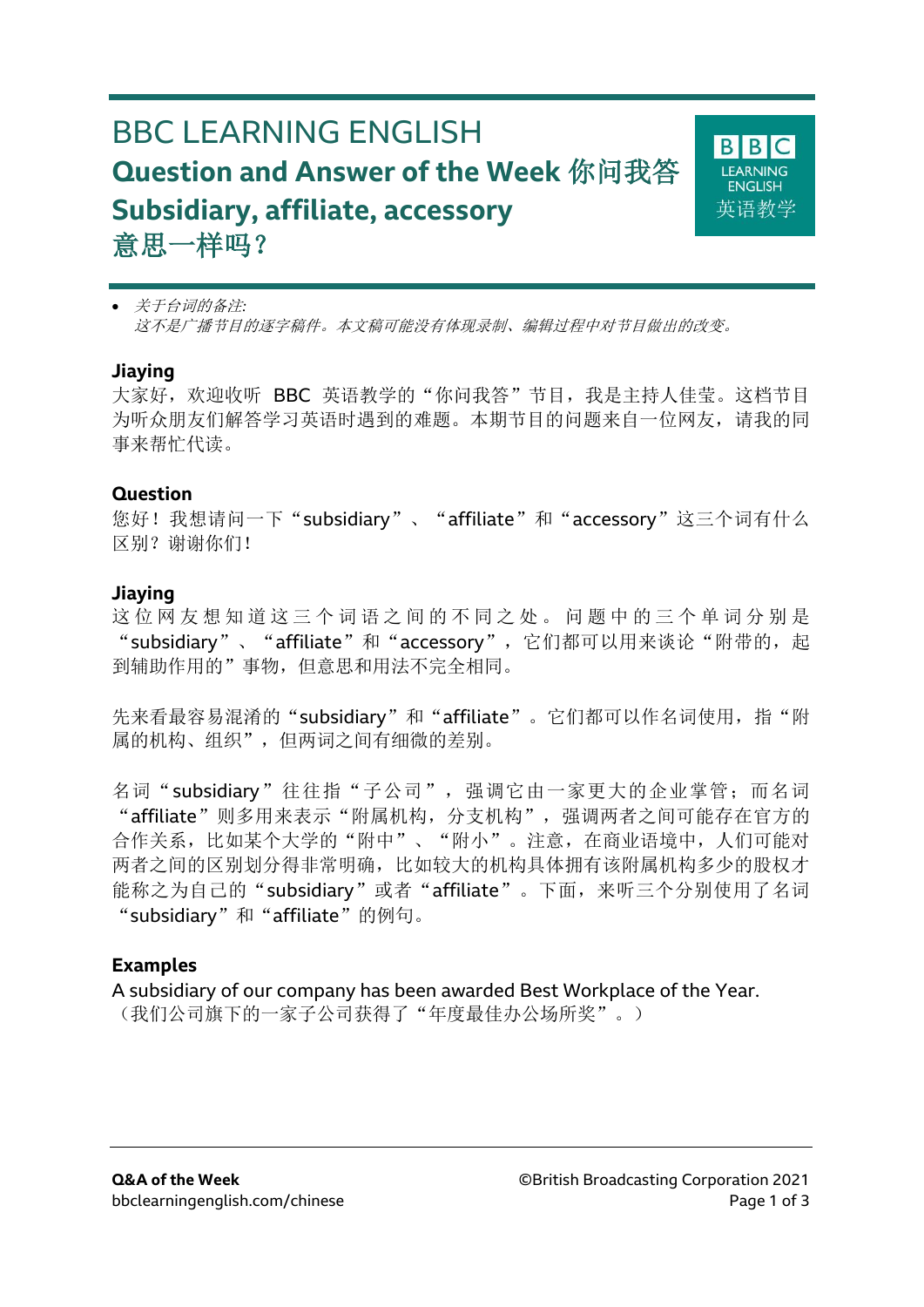#### The production company is creating a new subsidiary from some of its existing studios.

(这家制作公司正在将现有的一些工作室合建成一个新的子公司。)

## The research institute is an affiliate of this university.

(这家研究所是该大学的附属机构。)

## **Jiaying**

说完了"subsidiary"和"affiliate"作名词时的区别,接着,来分别讲它们的其它词 性和含义。"Subsidiary"还可以作形容词使用,表示"次要的,辅助性的"。听一 个例句。

## **Example**

Some believe that peer relations play a subsidiary role to a child's development in early life, next to family resources and school education.

(有些人认为,同伴关系对儿童的早期发展起着次要作用,排在家庭资源和学校教育 之后。)

# **Jiaying**

除了作名词以外, "affiliate"也可以作动词使用,表示"使隶属"。如果你想表达 "A 机构正式隶属于 B 机构", 就可以说"A is affiliated with B"或者"A is affiliated to B"。比如,前面的一个例句中使用了名词"affiliate": The research institute is an affiliate of this university. 我们也可以用"A is affiliated to/with B" 的结构来表达同样的含义。来听一下这个例句。

### **Example**

The research institute is affiliated to this university. (这家研究所隶属于该大学。)

# **Jiaying**

接着,我们来看"accessory"。"Accessory"只有名词的词性,常用作复数 "accessories", 指"配件, 装饰品"。比如, 像电脑包、键盘膜这类的"笔记本电 脑配件"就可以统称为"laptop accessories";去各大品牌的英文网站上买衣服的 时候,常常会看到其中的一个分类"accessories",指的就是帽子、发饰、首饰这类 的"服装配饰"。

### **Examples**

I need some accessories to go with my new gaming setup. Maybe a headset stand and a mousepad.

(我需要一些配件来配我的这套游戏设备,比如耳机架和鼠标垫之类的。)